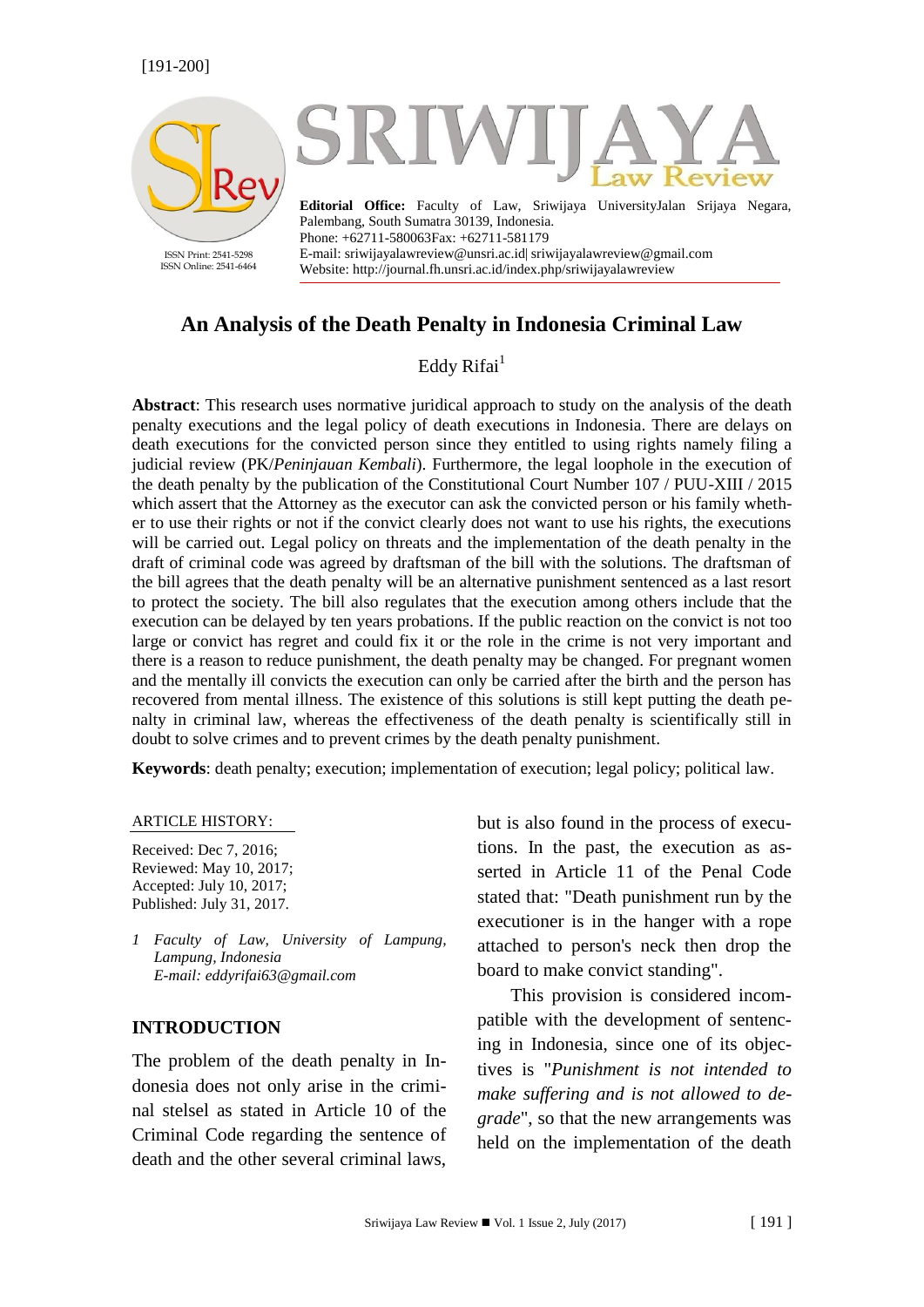penalty i.e the Act 2/PNPS/1964 on Procedures for Execution of Criminal Death commanded by the Court in General and Military Courts. Executions were carried out by a firing squad of the Police Mobile Brigade formed by the Chief of Police in the seat of the court that imposes the death penalty. The firing squad consisted of an NCO, 12 enlisted men, under the command of an officer (Article 10, paragraph [1] Act 2/PNPS/1964).

The process of implementation of the death penalty in Indonesia apparently does not have a clear timetable for execution, since there is death penalty execution that is done faster, meanwhile there is also the execution that is very long since the verdict is asserted to inmates. Further, the Head of the Legal Information Center of Attorney General's Office, Setia Untung Arimuladi, said that one of the reasons of why the execution of a death penalty has been delayed so long after the verdict, because they are given their rights as convicts. The convict is entitled to file legal clemency to the president in the form of application for the change, mitigation, reduction, or elimination of criminal enforcement against him, as for assert in Law No. 22 of 2002 on clemency.

Hence, the rights have become a legal loophole to delay the death penalty execution. As an example, the case decision that has been legally enforceable (inkracht van gewijsde) Case No: 1093 K /Pid.Sus/2014 on behalf of Freddy Budiman who was sentenced to death for a criminal offense of smuggling 1.4 million ecstasy pills from China to Indonesia. Smuggling was done in 2012, and although it was in Cipinang, East Jakarta,

Freddy still controls narcotics. Attorney General command a sentence for the death penalty punishment twice, to Freddy Budiman, because they are playing for the time of submission Review (PK) and clemency to the President. Twice the subpoena was granted on April 20 and May 20, 2015. Freddy Budiman has sent a letter to present a judicial statement to the prosecutor and clemency to the President, but there is no deadline timeline written in PK and clemency. Therefore, the Prosecutor gave a deadline until June 20, 2015 to register a PK or a pardon, if until the time limit it was not done, then the rights will be deemed void. $<sup>1</sup>$ </sup>

According to Muladi, independent judicial power is closely related to the UN human rights charter and the 1948 Covenant on Civil and Political Rights of 1966, in particular, the recognition of the principle of Fair Trial. The definition of Fair Trial is the right to equality of fair trials and open to the public and the courts, without delay and are independent, competent and impartial in determining the rights and obligations of a person, hence the criminal cases established under law. Further, the process of implementation of the death penalty which is uncertain is a violation of the Fair Trial closely related to human rights<sup>2</sup>.

The death penalty can be imposed under criminal law in Indonesia. This is because the death penalty is still the principal criminal as stated in Article 10 of the Code of Criminal Law (Penal Code) Indonesia, such as Article 340 of the Criminal Code (murder) which states that

<sup>&</sup>lt;sup>1</sup> Kompas Newspaper, September  $1<sup>st</sup>$ , 2015.

 $2^{\circ}$  Kompas Newspaper, June 20, 2016.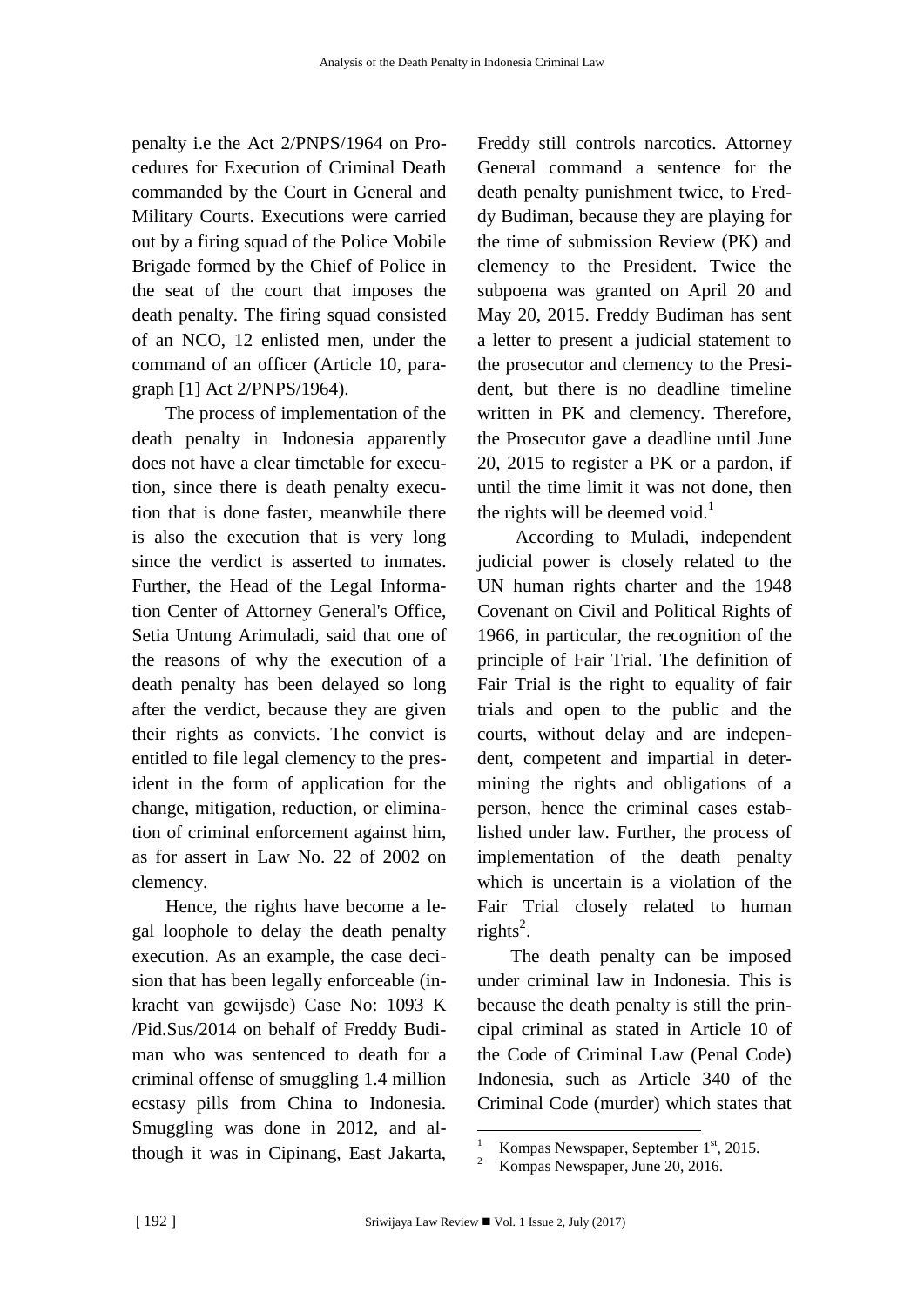"The person who with deliberate intent and with premeditation takes the life of another person, shall, being guilty of murder, be punished by capital punishment of life imprisonment or a maximum imprisonment of twenty years".

In addition to the Criminal Code, there are several laws that condemn the death punishment, namely Law 31 of 1999 *jo*. Law No. 20 of 2001 on the Eradication of Corruption, Law No. 15 of 2003 on Terrorism and Law No. 35 of 2009 on Narcotics and the Military Criminal Code, even in Government Regulation No. 1 Year 2016 on the amendment of Law No. 23 of 2002 on Child Protection assert the death penalty. In the practice of criminal justice in Indonesia, the courts have never imposed the death penalty in cases of corruption, it is only for the death penalty in a criminal case such as the intended murder<sup>3</sup>, terrorism<sup>4</sup>, and narcotics<sup>5</sup>, as well as the Military Criminal Code<sup>6</sup>. Some of the issues which arise related to the threat of death penalty under criminal law in Indonesia are the effectiveness of death penalty to deter the perpetrator who wants to commit a criminal offense as threatened with the death penalty. Is the death penalty in accordance with the philosophy of Pancasila in Indonesia? Is capital punishment not contrary to human rights?

The connection with the effectiveness of death punishment against perpe-

1

trators of the crime of murder, terrorism, and narcotics, has not shown adequate results. It can be seen from the number of crimes of premeditated murder, terrorism, and narcotics in Indonesia. Studies on the death penalty with the philosophy of Pancasila as the nation of Indonesia is until now still disputed by the parties that arise the pros and cons.

The pro assume that the death penalty is in accordance with the philosophy of Pancasila, while the counter parties claimed that capital punishment does not fit with the philosophy of Pancasila. The death penalty is also a debate related to human rights. In Act No. 39 of 1999 on Human Rights, the right to life recognized as the most inherent in humans that cannot be revoked or removed by anyone 7 . The practice which still applies regarding the death penalty in Indonesia in the criminal case of intended murder has been there since 70 years ago. Such as the criminal case of theft of sheep in Britain in the days of yesteryear. At that time in the 16th, 17th, and 18th century in the UK not only sheep theft was punishable by death, but also of petty larceny or theft punishable by death. It is surprising that although the death penalty was carried out before the public in a terrible atmosphere, the thief did not become a deterrent and fear. Conversely, at times during the executions running, the thief was still in action. In other words, the death penalty is not an effective drug offenses in the past in the UK, because the sheep were

<sup>3</sup> http://news.liputan6.com/ accessed on June 17, 2016.

<sup>4</sup> http://news.okezone.com/ accessed on June 18, 2016.

<sup>5</sup> http://news.detik.com/ accessed on June 18, 2016.

<sup>6</sup> http://www.cnnindonesia.com/, accessed July 14, 2016.

<sup>7</sup> Article 4, Law Number 39 of 1999 regarding Human Rights.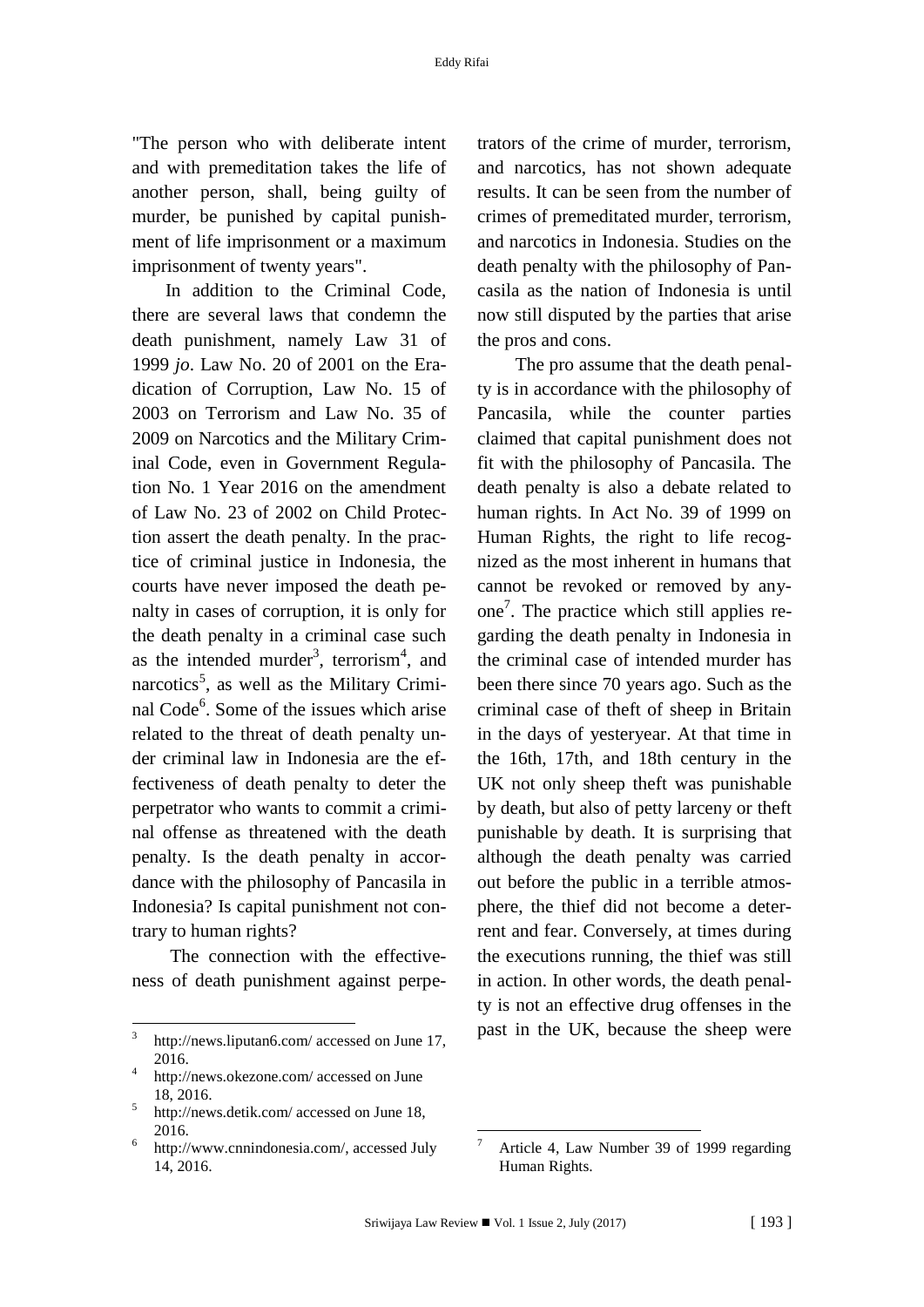still stolen, the thief was still in action, anytime and anywhere in the UK.<sup>8</sup>

For the comparison, in Indonesia, the imposition of the death penalty against intended murder, terrorism, and narcotics, increases the perpetrator's number of criminal acts of intended murder, terrorism, and narcotics. Further, there the perpetrators who commit intended murder by the reasons of customs for example as Madura people, when the honor is violated then the only solution is intended murder, the death penalty threat did not deter the confidence and culture to do these things so that death punishment is meaningless as well as aspects of the retaliation and frightening aspect<sup>9</sup>. In relation to the criminal acts of terrorism, terrorists also did not feel afraid and threatened with the death penalty because the people who commit such act usually have a religious faith and belief that his actions are rewarded from the God. Hence, it did not deter the offender to commit a criminal act of terrorism. The threat of the death penalty against drug dealers also does not reduce the number of drug dealers.<sup>10</sup> That is because the narcotics business generates huge profits i.e easy money business. Hence there are a lot of drug dealers who still sell the narcotics, even if the threat of death punishment is against perpetrators of drug dealers.

Enforcement of the criminal law is part of a criminal policy which is derived from the term policy (UK) or politiek

(Netherlands). The term of policy can also be referred to as a political criminal. Foreign literature suggests that the term political criminals are often known by various terms, including penal policy, criminal law policy or *strafrechtspolitiek*. Definition of policy or politics can be seen from a political criminal law and criminal politics. According to Sudarto, political laws are: (a) Efforts to realize the good of the rules in accordance with the circumstances and the situation at a time; (B) The policy of the state through the agencies authorized to assign the desired regulation rules are expected to be used to express what is contained in the community and to achieve what is aspired envisioned.<sup>11</sup>

Based on the said definitions, further, Sudarto stated that criminal conduct politics means to hold elections in order to achieve the result of criminal laws and the most greater good. Efforts and policies to make the rules of criminal law, which is good by nature, cannot be separated from the crime prevention goals. So the policy or political criminal law is also part of a political criminal. In other words, from the standpoint of criminal politics, politics is synonymous with the notion of criminal law policy of crime prevention. Therefore, it is often said that the political/criminal law policy is also part of the policy of law enforcement. The efforts to prevent crime through the enactment of legislation criminal law are essentially an integral part of the business community protection (social welfare). It is only natural that a political policy or criminal law is an integral part of the pol-

<sup>1</sup> 8 J.E., Sahetapy, 1982, *Suatu Studi Khusus Mengenai Ancaman Pidana Mati Terhadap Pembunuhan Berencana*, CV Rajawali, Jakarta.

<sup>9</sup> Ibid.

<sup>10</sup> BNN, [http://indonesia.coconuts.co/,](http://indonesia.coconuts.co/) accessed on 18 June 2016.

<sup>11</sup> Sudarto, 1981, *Kapita Selekta Hukum Pidana*, Alumni, Bandung.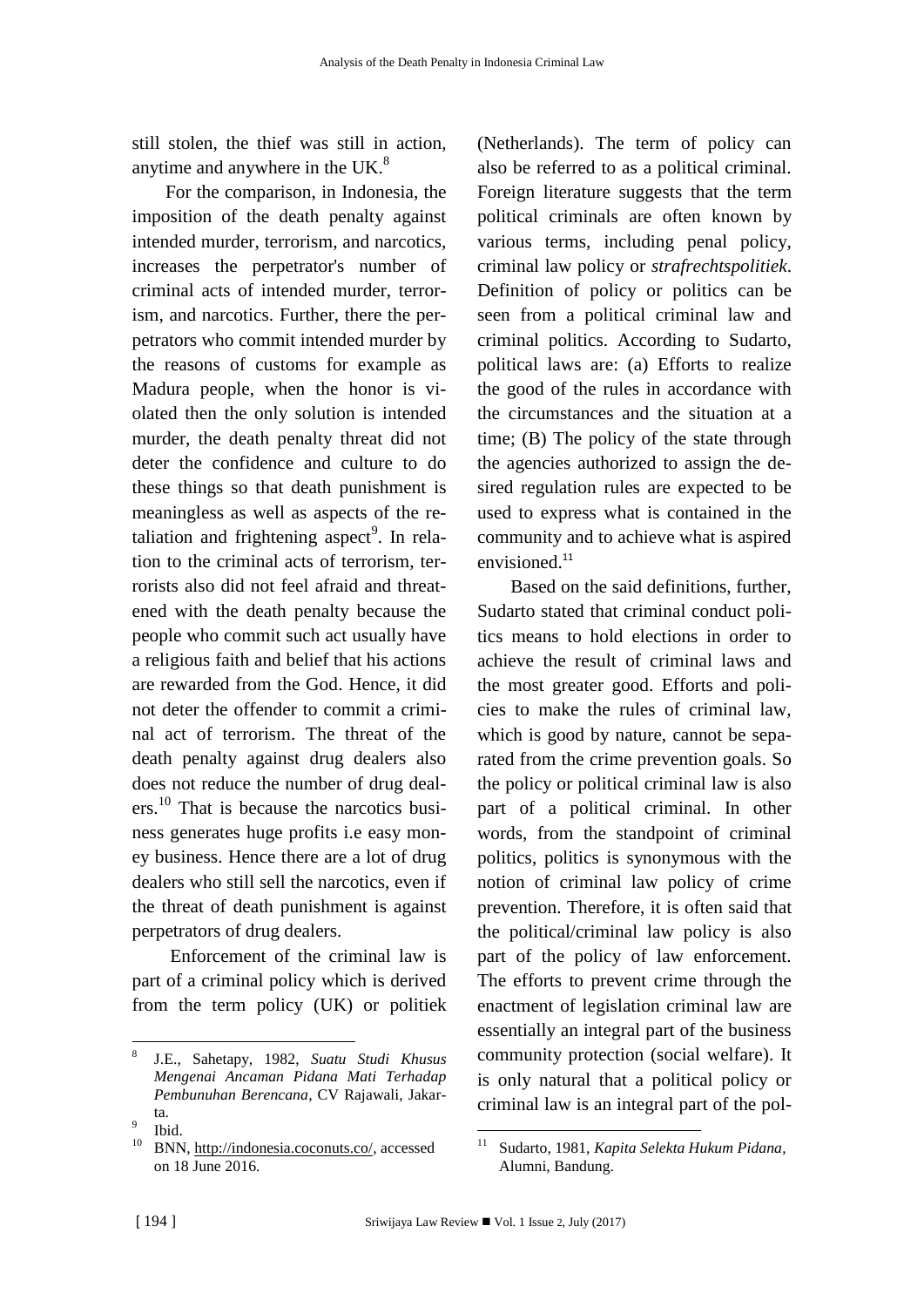icy or social policy. Criminal policies in the prevention and control of crime are one policy, in addition to other development policies (social policy). Barda Nawawi Arief stated "the prevention of crime need to be taken with a policy approach, in the sense that there is coherence between political crime and social policy; No cohesion (integral) between crime prevention efforts with penal and non-penal<sup>12</sup>. Social policy can be defined as any rational effort to achieve the welfare of society and also includes the protection of society. Thus, in the sense of "social policy" once covered in it "social welfare policy" and "social defense" policy.

The efforts to prevent crime can be broadly divided into two substances, namely via the "penal" (criminal law) and via the "non-penal" (outside the criminal law). The efforts to prevent crime through means of "penal" are more focused on the nature of "repressive" (suppression/ eradication) of the crime, while the "nonpenal" is more focused on the nature of "preventive" (prevention/deterrence ) before the crime occurred. Hence, the difference is hard to notice, because the repressive action can also be seen as a preventative measure in a broad sense.

Furthermore, the use of criminal means in criminal policy has suggested that every organized society has the criminal justice system which consists of the rules of criminal law and sanctions, a criminal law procedure, and a mechanism for the implementation. The non-penal is the use of measures outside the criminal

**.** 

law to prevent the crime. The politic of the death penalty in Indonesia has been regulated in the Criminal Code, the Military Penal Code and some criminal legislation. But the meaning of the death penalty is still not clear. Further, the existence of the death penalty is associated with the philosophy of Pancasila and human rights, as well as the issue of capital punishment implementation process relating to Fair Trial and human rights.

Based on the above description regarding the problem in this research, hence we assert that first, how is the implementation of executions in Indonesia carried out? Second, how is political death penalty law in Indonesia carried out?

### **METHOD**

This research is descriptive analytical research that seeks to describe and elaborate on issues relating to the implementation of political executions and death penalty law in Indonesia. The approach used is a normative juridical approach that is based on legislation, theories and concepts related to writing research.

#### **ANALYSIS AND DISCUSSION**

### **Implementation of Executions in Indonesia**

In early July 2016, the President of Indonesia Joko Widodo has prepared the execution of phase III. The information circulating among journalists was there were 16 convicts in the list of executions.<sup>13</sup> In contrast to the execution of phase I and phase II which got the international spot-

<sup>12</sup> Barda Nawawi Arief, 2002. Bunga Rampai Kebijakan Hukum Pidana: Citra Aditya Bakti, Bandung.

<sup>&</sup>lt;sup>13</sup> "Ahead of Execution, The Name of Drug Lord Which Will Be Shot to Dead", http://news.okezone.com, accessed July 14, 2016".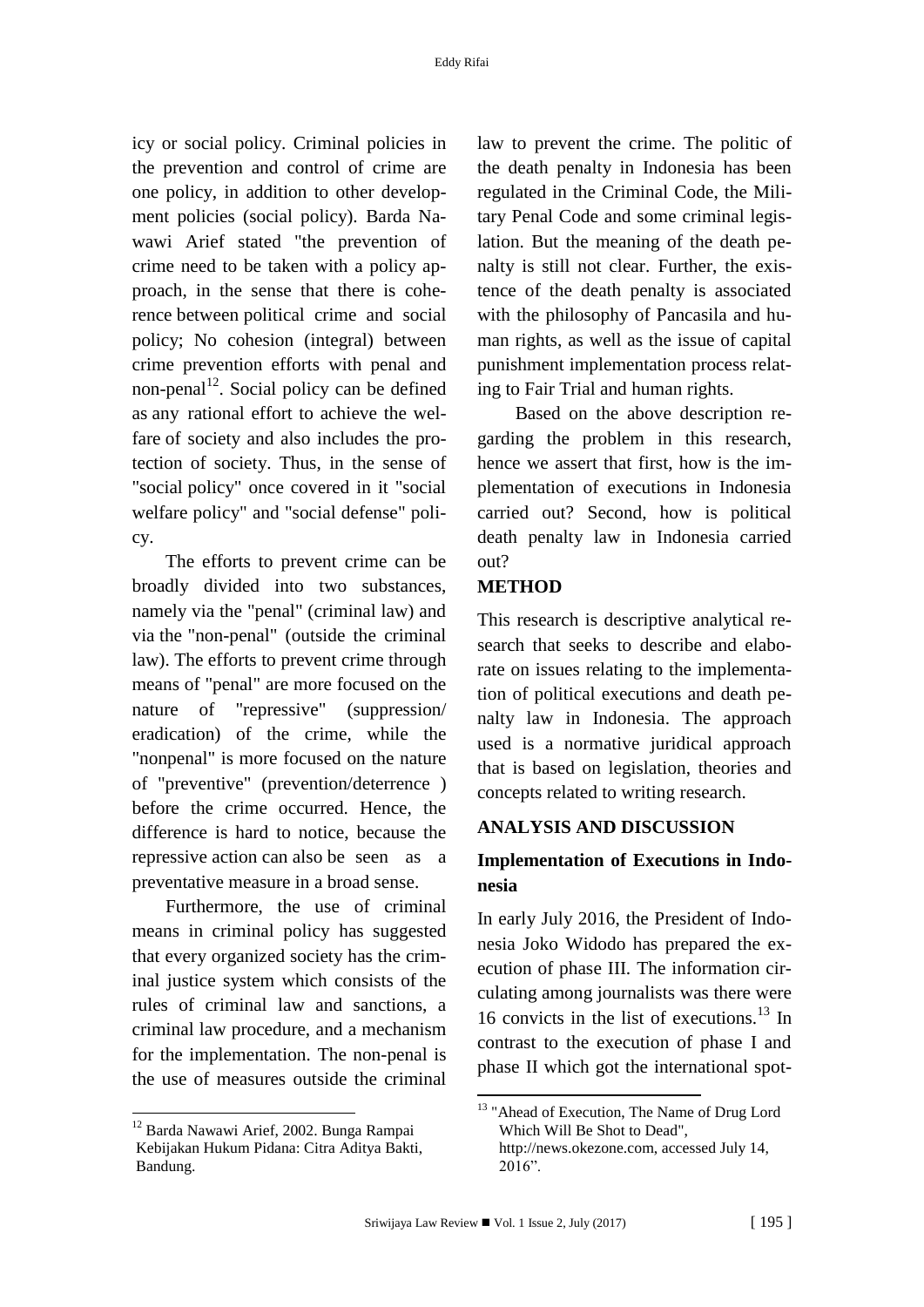light, the execution of phase III is prepared with care by the government. Juridicial constraints delay the execution on death row for the convict to exercise their rights to apply for a judicial review (PK) to the Supreme Court (MA) and clemency to the President such as the executions against Freddy Budiman who was sentenced to death because he was proven to smuggle 1.4 million ecstasy pills from China in 2012, but remains in control of narcotics business from his cell. Hence it gives rise to pressure from society to execute the convict.

However, the Attorney General has not been able to verify whether Freddy Budiman's name was on the list of convicts executed because Freddy still filed an extra ordinary legal remedy reconsideration (PK) to the Supreme Court. The above issues have been anticipated by the Decision of the Constitutional Court (MK) No. 107 / PUU-XIII / 2015 dated June 15, 2016 pronounced overall grant the petition on death penalty for Suud Rusli, hence Suud Rusli can apply for clemency to the President. The petition has over 1 (one) year that is based on Law No. 5 Year 2010 jo Law No. 22 of 2002 and was likely he filed a request for clemency. Based on this decision, the implementation of the death penalty will be more certain.<sup>14</sup>

In conclusion, according to the Constitutional Court Decision No. 107 / PUU-XIII / 2015 it may be overcome by the prosecutor as the executor of the convict or his family ask whether to exercise their rights or not. Obviously if not, then the execution can be carried out. In fact,

the problem is not only that, but the convict stated using rights, but did not specify a time to postpone the execution. Therefore, the decision of the Court above does not provide a solution to their death row inmate who delays the execution, when the death row inmates said they would use their rights to apply for a judicial review (PK) or a pardon, but did not specify when. Moreover, the decision of the Court also overturned the provisions clemency maximum of 1 year from the verdict which is legally binding stipulated in the Act pardon, so pardon the submission was not timed.

## **Political Death Penalty Law in Indonesia**

The existence of death punishment under criminal law in Indonesia has long raised the pros and cons. Rudi Satrio claimed that sociological benefits, punishment including the death penalty, are for: maintenance of public order, protection of citizens from crime, loss, or hazards which do others; promote re-offenders (except for death penalty) and to maintain and preserve the integrity of certain basic insights regarding social justice, human dignity, and justice individuals. Moreover narcotics crime is an extraordinary crime, hence the death penalty should be retained. <sup>15</sup>

Further, J.E. Sahetapy stated that he rejected the death penalty, because the death penalty is contrary to Weltanschauung of Pancasila which is not only a "Leitstar" life of the nation, but also the source of all sources of law, so that the

**<sup>.</sup>** Kompas Newspaper, June 16, 2016.

 $15<sub>15</sub>$ <sup>15</sup> Rudi Satrio, Minutes of Session Case Number 2 / PUU-V / 2007 and Case Number 3 / PUU-V / 2007, Jakarta, October 30, 2007.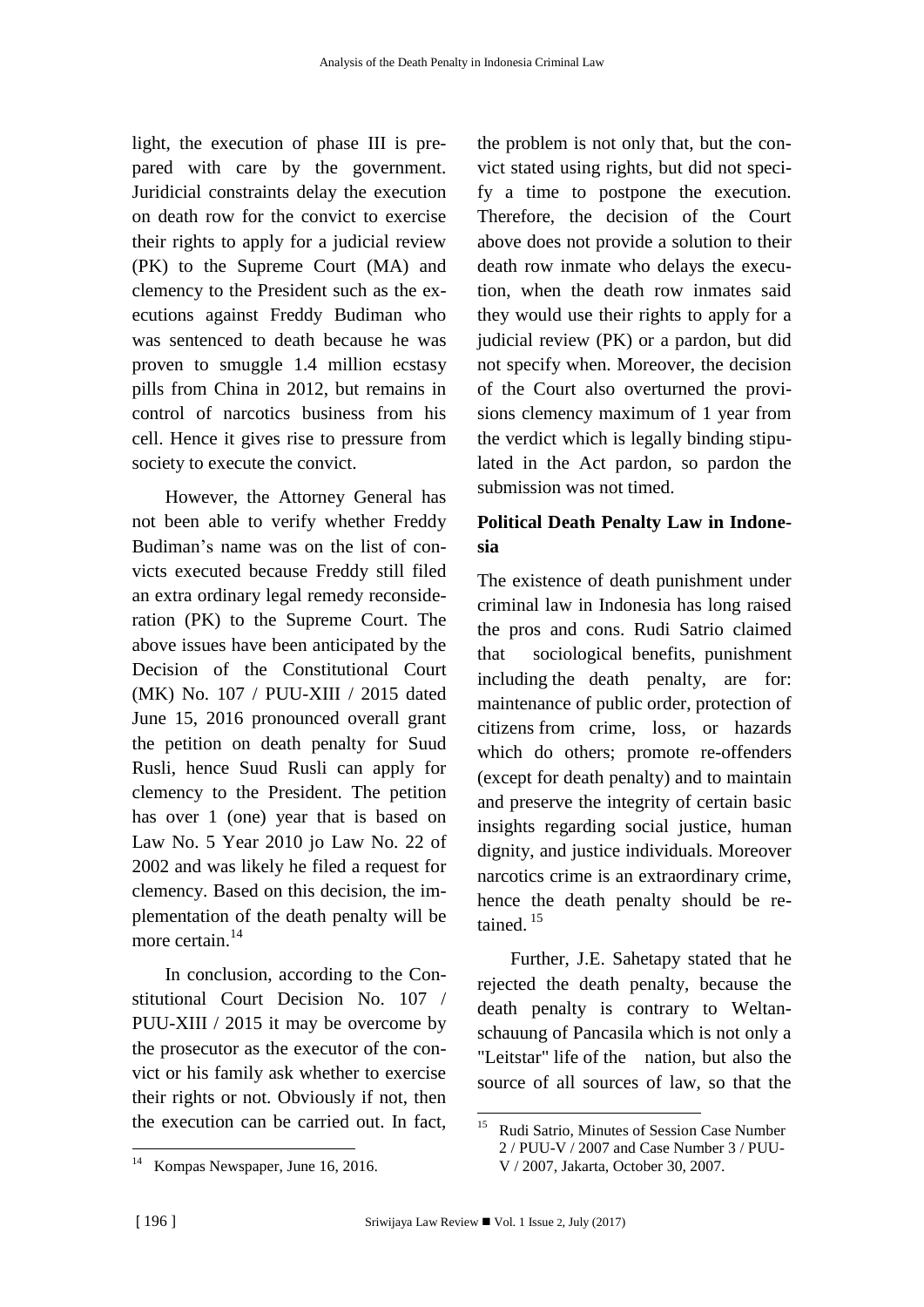death penalty has no "*raison d'etre*" in the life of a nation and Indonesian state and the death penalty cannot be explained in terms of criminal law, especially in legalistic positivistic, in terms of both retributive and "deterrent", but must be seen in terms of criminology and victimology that it will reject the "*raison d'etre*" the death penalty.<sup>16</sup> The purpose of punishment is needed to determine the nature and basis of the criminal law. In that context Hugo De Groot said "*malum passionis (quod ingligitur) actions propter malum*" evil befall the suffering caused by evil deeds.<sup>17</sup> Hence, there is contradiction of the purpose of punishment, ie, between those who believe crime as a means of retaliation or theory of absolute (*retributive/vergeldings theorieen*) and those who claim that the criminal has a positive goal or theory of interest *(utilitarian/doeltheorieen*), as well as the view that combines the two objectives the criminalization (combined theory/ *verenigings theorieen*).

Therefore, the objective of sentencing as a guideline in giving and convict, then the draft Criminal Code, Article 55 is formulated as follows:

The purpose of punishment

- (1) Punishment aims at:
	- a. preventing the perpetration of crime by enforcing the rule of law for the sake of the community shelter;
- b. socializing convicted by conducting coaching so as to be good and useful;
- c. resolving conflicts caused by a criminal act, restoring balance, and bring a sense of peace in society; and
- d. relieving guilt on the convict
- (2) Punishment is not intended to suffer and degrade.

Furthermore, in the explanation, the punishment is a process. Prior to this process, the role of a judge is very important. Hence, this goal contains a dual purpose to be achieved through criminal prosecution. The first goal is the protection of public view (compare with social defense)<sup>18</sup>. Second goal had the purpose not only to rehabilitate, but also to resocialize the convict and integrate them into the community. The third objective is in line with the views of customary law, in the sense of "indigenous reactions", which was meant to restore the balance which was disturbed by acts contrary to customary law. Hence, the sentence imposed is expected to resolve the conflict or disagreement and also bring a sense of peace in society. The fourth goal is spiritual reflected in the Pancasila as the foundation of the Republic of Indonesia.

Paragraph (2) gives meaning to the criminal law system in Indonesia. Although the criminal was essentially an evil, but the punishment is not intended to suffer and not allowed to degrade. This

**.** 

<sup>-</sup><sup>18</sup> Edy Lisdiyono, 2017, Improving Legal Argument Critically In The Litigation Mechanism In Indonesia (An Empirical Study Of Environmental Verdicts), *Sriwijaya Law Review,* Vol. 1 Issue 1, January (2017).

<sup>16</sup> *Note*.

<sup>17</sup> Alf Ross, 1975. *On Guilt, Responsibility and Punishment*. Steven & Sons Ltd, London.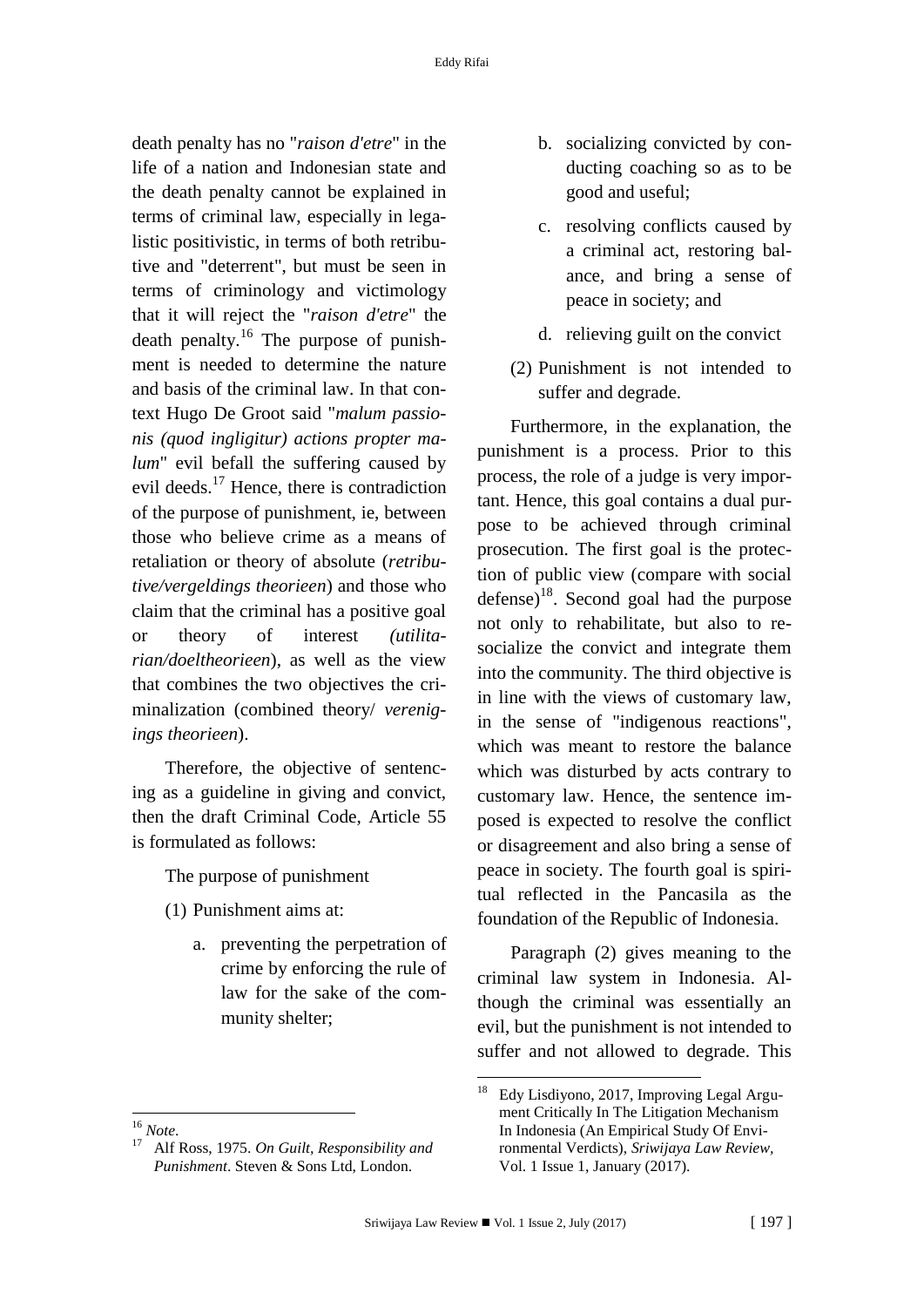provision will affect the implementation of a real criminal to be charged to the convict. To determinate that whether or not the threat of death punishment is essential in the penal code, the preparation of draft legislation (Bill) Criminal Code between the government and the House of Representatives (Shaping the Act), which in the end by using the approach of balance as the purpose of punishment above, forming Law reached an agreement by making the middle way" solutions of threats and execution of capital punishment in the draft criminal Code Year 2015. Shaping the Law is an alternative punishment imposed as a last resort to protect the public (Article 89 of the draft penal Code). The bill also regulates the execution of the Penal Code that could be delayed by 10 years of probation. If the public reaction on the convict is not too large or convict has regret and could fix it or the role in the crime is not very important and there is a reason to reduce punishment, the death penalty may be changed. For pregnant women and the mentally ill convicts the execution can only be carried after the birth and the person has recovered from mental illness.

The existence of this solutions is still kept putting the death penalty in criminal law nationally, whereas the effectiveness of the death penalty is scientifically still in doubt to solve crimes and to prevent crimes by the death penalty punishment. Regardless of the number of issues in an agreed draft Criminal Code, such an arrangement would be a middle ground or compromise measure between the pro and cons of the death penalty.

However, the implementation of phase III executions to be carried out in

July-August 2016 will still be carried out without using a middle way that the new application will be implemented after the passage of the Criminal Code into the Criminal Code. In addition, the middle solutions remained the death penalty in national criminal law, whereas the effectiveness of the death penalty is still in doubt scientifically to solve crimes and prevent crimes punishable by the death penalty.

### **CONCLUSION**

Based on the above research, it can be concluded, firstly the implementation of the executions in Indonesia phase I and phase II, which 14 people have been executed in 2015, amidst international pressure and raised opinions for death punishment. There are also delays on death penalty execution, since the convict has exercised their rights which filed reconsideration (PK) or clemency. In July 2016, the execution of the death penalty for a number of 16 people has been prepared with caution and anticipate the legal loopholes the execution of the death penalty by the publication of the Constitutional Court Number 107/PUU-XIII/ 2015 which specify that the Attorney as executor can ask the convicted person or his family regarding the use of their rights. If the convict does not want to exercise their rights, the executions will be carried out. The problem of executions is not only that. If the convict states that they will use the rights, but does not specify the time, hence it will postpone the execution. Therefore, the decision of the Court above does not provide a solution to their death penalty execution, when the inmates said they would use their rights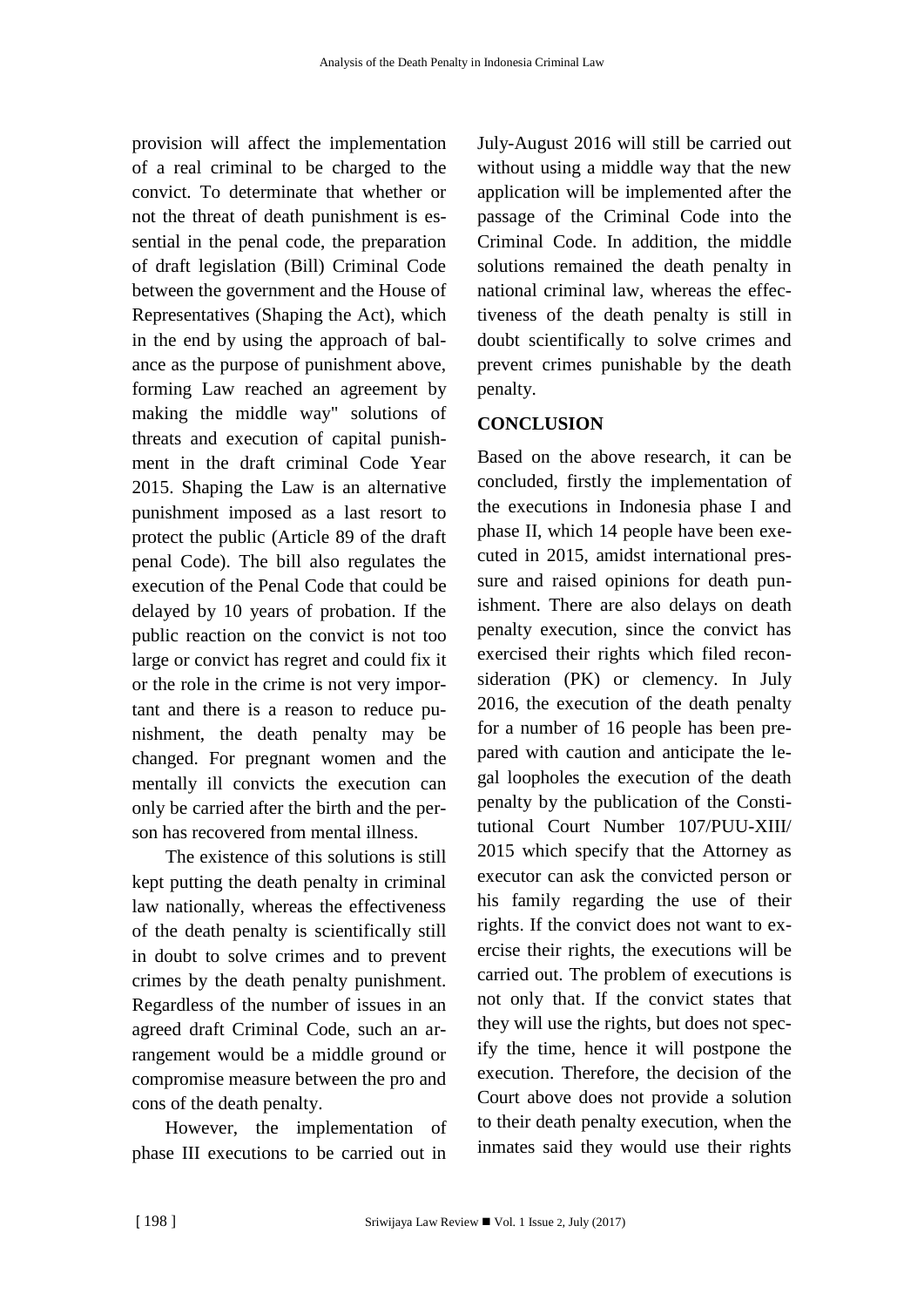to apply for a judicial review (PK) or a pardon, but did not specify when the time. Hence, the decision of the Court also overturned the provisions clemency maximum of 1 year from the verdict which is legally binding stipulated in the law, hence the submission was not timed.

Secondly, political laws against threats and implementation of capital punishment in the Criminal Code draft agreed by the new law are "the middle way" solution. The draft agrees that the death penalty will be an alternative punishment imposed as a last resort to protect the public (Article 89 of the draft Penal Code). The draft also regulates the execution of the Penal Code, among others, that the execution could be delayed by ten years probations. If the public reaction on the convict is not too large or convict has regret and could fix it or the role in the crime is not very important, then there is a reason to reduce punishment. The death penalty may be changed. For pregnant women and the mentally ill convicts the execution can only be carried after the birth and the person has recovered from mental illness. The existence of this solutions is still kept putting the death penalty in criminal law nationally, whereas the effectiveness of the death penalty is scientifically still in doubt to solve crimes and to prevent crimes by the death penalty punishment.

#### **SUGGESTION**

Firstly, Constitutional Court Decision Number 107/PUU-XIII/2015 may not be a solution to overcome the death penalty execution for inmate who delays the implementation of executions, since the problem is related to the issue of time on

death execution, filed a judicial review (PK) or clemency, while the Constitutional Court's decision only regulates death row of inmate who did not ask for their rights so that the death row inmate who filed their rights will still postpone executions. Therefore, there needs to be a new solution to overcome the death row inmate who delays the implementation of executions.

Secondly, policy of criminal law who held the middle ground solution has put the death penalty as an alternative punishment which essentially threatened the death penalty as a criminal threat in national criminal law. Therefore, basically, the death penalty punishment still exists. Though based on a scientific study of the death penalty is not effective in combating crime and prevention against the perpetrators of crimes are threatened with the death penalty.

#### **REFERENCES**

Alf Ross. 1975. *On Guilt, Responsibility and Punishment*. Steven & Sons Ltd, London.

Arief, Barda Nawawi. 2002. *Bunga Rampai Kebijakan Hukum Pidana*: Citra Aditya Bakti, Bandung.

BNN, http://indonesia.coconuts.co/, accessed on 18 June 2016.

http://www.cnnindonesia.com/, accessed July 14, 2016.

http://news.detik.com/ accessed on June 18, 2016.

http://news.liputan6.com/ accessed on June 17, 2016.

http://news.okezone.com/ accessed on June 18, 2016.

http://news.okezone.com, accessed July 14, 2016.